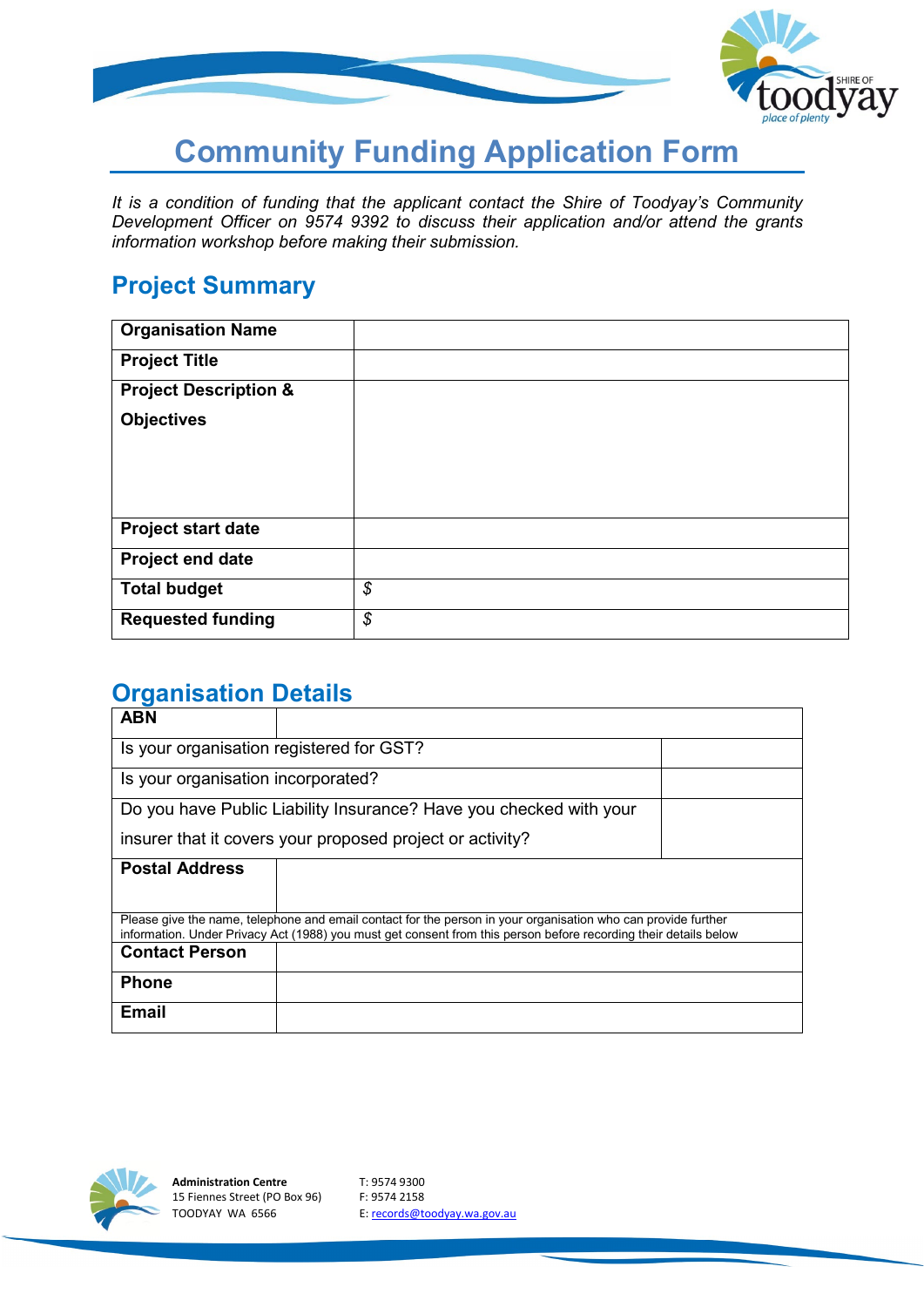# **Funding Category**

| Category                                | <b>Sections to complete</b>           |
|-----------------------------------------|---------------------------------------|
| Community funding - small grant         | Strategic alignment<br>$\bullet$      |
| $$1,000 - $3,000$                       |                                       |
| <b>Community Funding - large grants</b> | Strategic alignment<br>٠              |
| $$3,001 - $10,000$                      | Community outcomes                    |
|                                         | Promotional opportunities             |
|                                         | Project budget                        |
| <b>Events, Tourism &amp; Economic</b>   | Strategic alignment<br>$\bullet$      |
| <b>Development Funding</b>              | Community outcomes                    |
| Maximum \$15,000                        | Promotional opportunities<br>٠        |
|                                         | Project budget<br>$\bullet$           |
|                                         | Risk Management Plan (to be attached) |

## **Strategic Alignment**

The Shire of Toodyay has a Community Strategic Plan that guides future direction. A copy can be found on the Shire's [website](https://www.toodyay.wa.gov.au/documents/8/sot-strategic-community-plan-toodyay-2028-final-version) or by emailing [records@toodyay.wa.gov.au.](mailto:records@toodyay.wa.gov.au) Please indicate which objectives your project or event aligns to.

| <b>Strategic</b>     | <b>Objective</b>                 | How your project will align |
|----------------------|----------------------------------|-----------------------------|
| <b>Outcome</b>       |                                  |                             |
|                      | Services that meet the           |                             |
|                      | requirements of our diverse      |                             |
| Toodyay is a safe,   | community                        |                             |
| cohesive and         | Community safety and wellbeing   |                             |
| healthy community    | Places and spaces for            |                             |
|                      | recreation, learning art and     |                             |
|                      | culture                          |                             |
| We will attract,     | New and existing businesses in   |                             |
| develop and          | Toodyay                          |                             |
| maintain business    | Promote Toodyay as a             |                             |
| in Toodyay           | destination                      |                             |
|                      | Local diversification            |                             |
| Natural Assets are   | Preserve and protect our natural |                             |
| maintained and       | assets                           |                             |
| protected for future | Sustainable operating practices  |                             |
| generations          |                                  |                             |
| Our community        | Safe and sustainable transport   |                             |
| can live, work and   | options                          |                             |
| play through         | <b>Built environment meets</b>   |                             |
| planned              | community needs                  |                             |
| development and      | Processes to support the built   |                             |
| maintenance          | environment                      |                             |

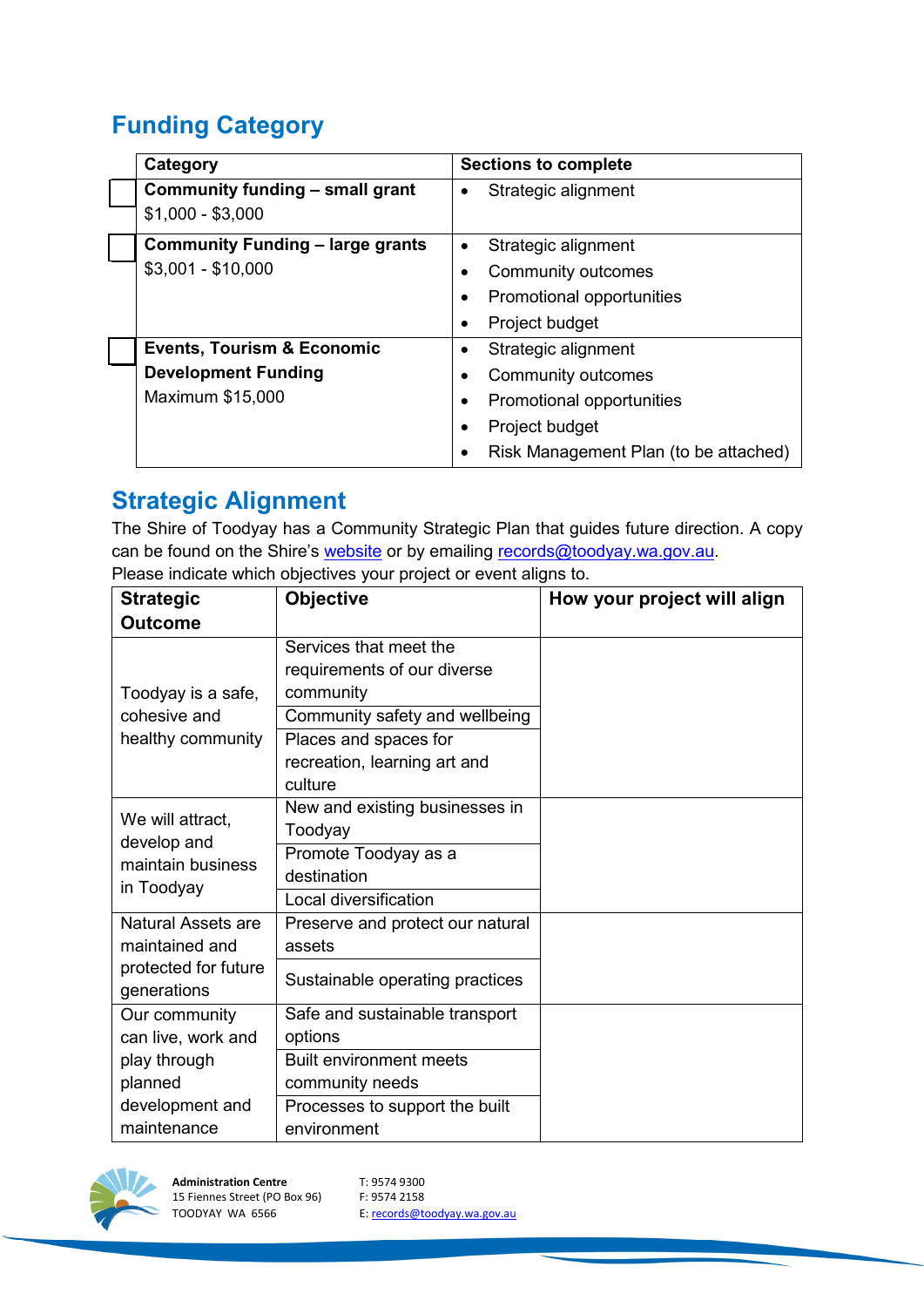# **Community Outcomes**

How will your project achieve positive community outcomes? Complete all that apply:

| <b>Economic Impact</b>       |  |
|------------------------------|--|
| <b>Social Benefit</b>        |  |
| <b>Environmental Benefit</b> |  |
| <b>Promotional Benefit</b>   |  |

# **Promotional Opportunities**

| What media coverage are you expecting for your project? |  |  |  |  |
|---------------------------------------------------------|--|--|--|--|
|                                                         |  |  |  |  |
|                                                         |  |  |  |  |
|                                                         |  |  |  |  |
|                                                         |  |  |  |  |
|                                                         |  |  |  |  |
|                                                         |  |  |  |  |
| How will your project acknowledge the Shire of Toodyay? |  |  |  |  |
|                                                         |  |  |  |  |
|                                                         |  |  |  |  |
|                                                         |  |  |  |  |
|                                                         |  |  |  |  |
|                                                         |  |  |  |  |
|                                                         |  |  |  |  |



**Administration Centre** T: 9574 9300 15 Fiennes Street (PO Box 96) F: 9574 2158<br>TOODYAY WA 6566 E: records@to

E[: records@toodyay.wa.gov.au](mailto:records@toodyay.wa.gov.au)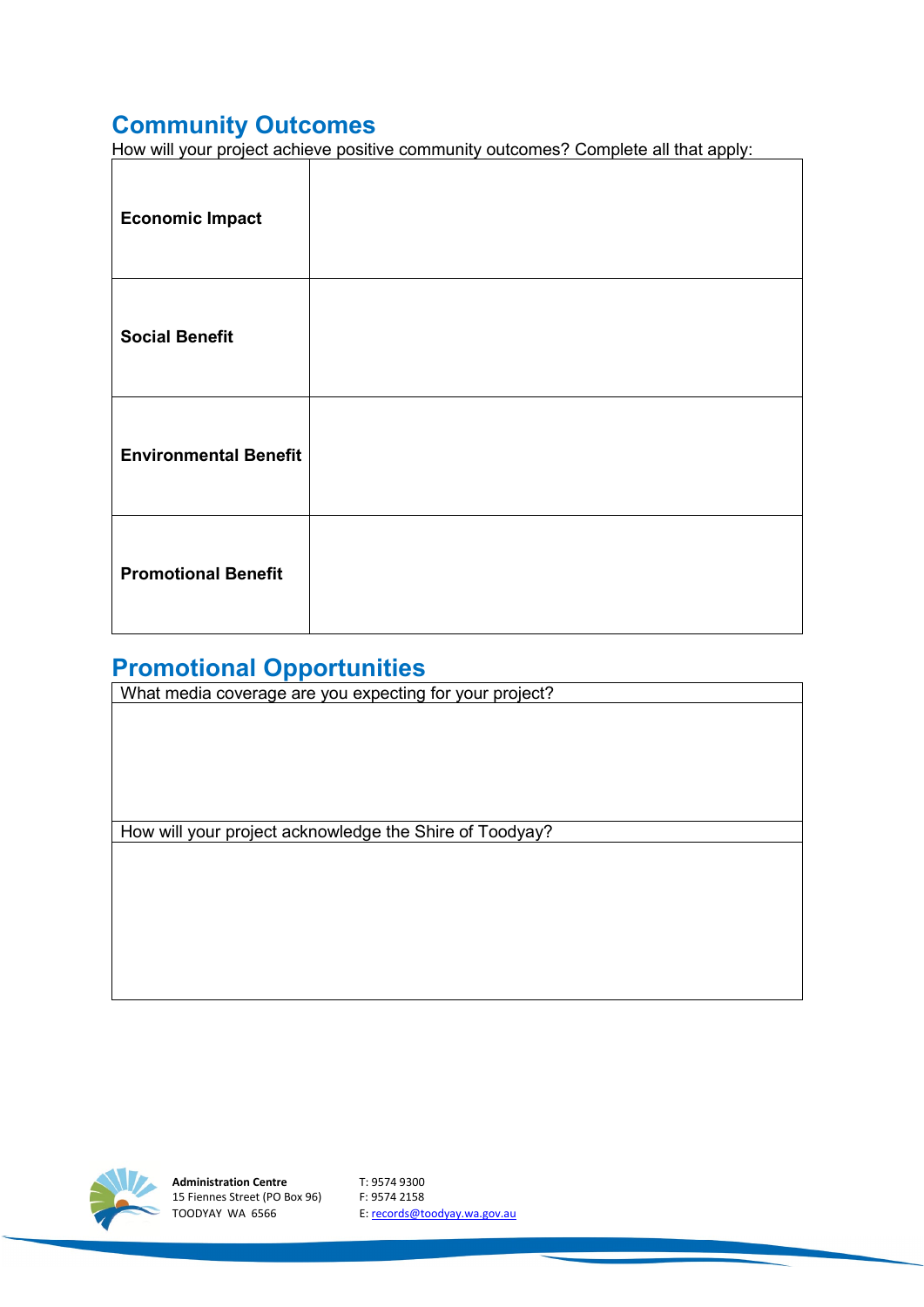# **Project Budget**

Attach a separate page if necessary

| בים ביים<br>- - - - - - - -<br><b>Expenditure</b> |  |  |  |  |  |
|---------------------------------------------------|--|--|--|--|--|
| <b>Amount</b> (GST exclusive)                     |  |  |  |  |  |
|                                                   |  |  |  |  |  |
|                                                   |  |  |  |  |  |
|                                                   |  |  |  |  |  |
|                                                   |  |  |  |  |  |
|                                                   |  |  |  |  |  |
|                                                   |  |  |  |  |  |
|                                                   |  |  |  |  |  |
|                                                   |  |  |  |  |  |
|                                                   |  |  |  |  |  |
|                                                   |  |  |  |  |  |
|                                                   |  |  |  |  |  |
|                                                   |  |  |  |  |  |
|                                                   |  |  |  |  |  |
|                                                   |  |  |  |  |  |
|                                                   |  |  |  |  |  |
| <b>Income</b>                                     |  |  |  |  |  |
| <b>Amount</b> (GST exclusive)                     |  |  |  |  |  |
|                                                   |  |  |  |  |  |
|                                                   |  |  |  |  |  |
|                                                   |  |  |  |  |  |
|                                                   |  |  |  |  |  |
|                                                   |  |  |  |  |  |
|                                                   |  |  |  |  |  |
|                                                   |  |  |  |  |  |
|                                                   |  |  |  |  |  |
|                                                   |  |  |  |  |  |
|                                                   |  |  |  |  |  |
|                                                   |  |  |  |  |  |
|                                                   |  |  |  |  |  |
|                                                   |  |  |  |  |  |



**Administration Centre** T: 9574 9300 15 Fiennes Street (PO Box 96) F: 9574 2158

TOODYAY WA 6566 E[: records@toodyay.wa.gov.au](mailto:records@toodyay.wa.gov.au)